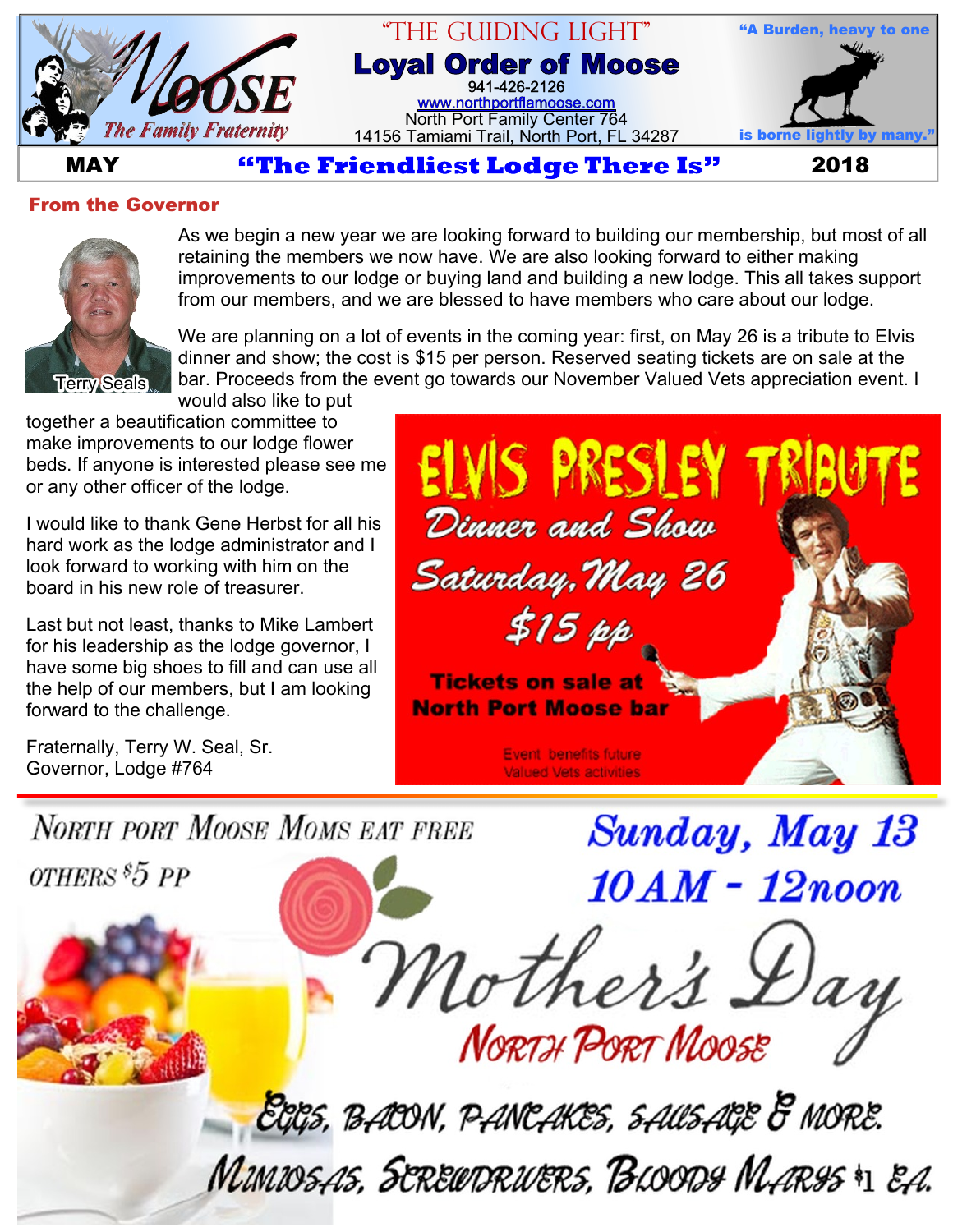### **The Guiding Light** A monthly publication of North Port Moose Lodge #764 *[www.northportflamoose.com](http://www.northportflamoose.com)*

## PAGE NUMBER 2

# **LOOM Meetings Schedule**

### Second Tuesday of the Month: **May 8, 2018**

5:30 PM: Joint LOOM / WOTM meeting >Board of Officers Meeting follows Joint Meeting

7:00 PM: General Membership Meeting

8:00 PM: House Committee Meeting

### Fourth Tuesday of the Month: **May 22, 2018**

5:30 PM: Moose Legion Meeting

6:00 PM: Board of Officers Meeting

7:00 PM: General Membership Meeting

8:00 PM: House Committee Meeting



**FBMA District 22 May 12 @ 12 noon North Port #764**

### **Moose Int'l Annual Convention July 12 - 16, New Orleans**

|                                |                                 | Governor: Terry Seal            |
|--------------------------------|---------------------------------|---------------------------------|
| <b>LODGE</b><br>#764           |                                 | Jr Governor: Rudy Garcia        |
|                                |                                 | Prelate: Donald Morley          |
| <b>OFFICERS</b><br>2018 - 2109 |                                 | Treasurer: Gene Herbst          |
| Appse Lodge 76<br>Th Port, FV  | Jr. Past Governor: Paul Hedrick |                                 |
|                                | 1-Year Trustee: George Nubile   |                                 |
|                                |                                 | 2-Year Trustee: Wayne Schlemmer |
|                                | 3-Year Trustee: David Plummer   |                                 |
|                                | Administrator: Mike Lambert     |                                 |
|                                |                                 |                                 |



# **BINGO**

On Thursday we play Bingo with cash prizes for the winners. And you can't be a winner if you don't play.

Bingo starts at 7:00 PM every Thursday at your North Port Moose Lodge.

Wayne even prepares a special value Bingo pizza every Thursday for just \$7.







FREE Glass of wine with the purchase of an Italian dinner on Wednesday night! Dinner served 5 - 8 PM.



Please Help Our Kids

**[www.moosecharities.org](http://www.moosecharities.org) [www.mooseheart.org](http://www.mooseheart.org)**